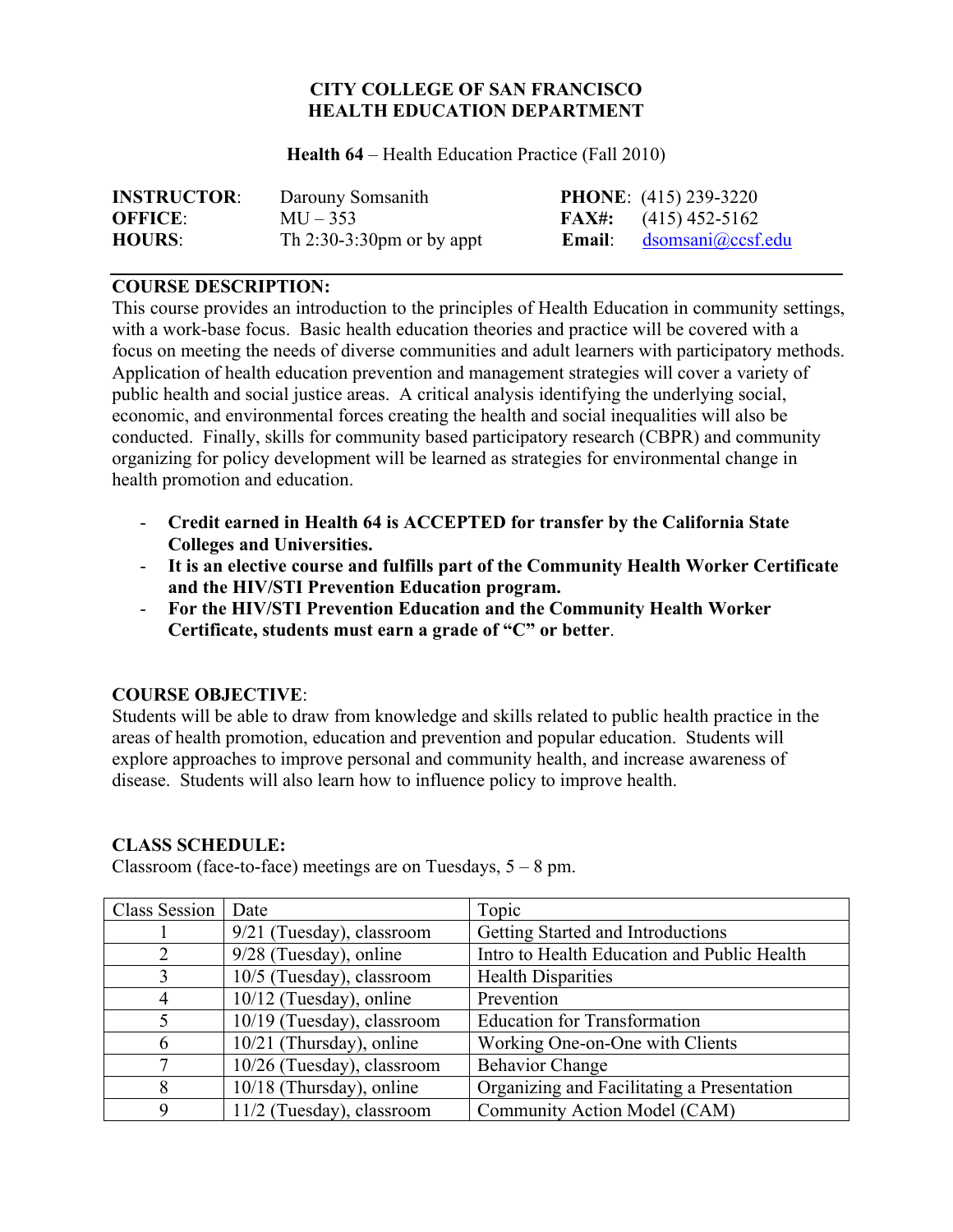| 10 | $11/4$ (Thursday), online  | <b>Creating Health Education Materials</b>   |
|----|----------------------------|----------------------------------------------|
| 11 | 11/9 (Tuesday), classroom  | <b>Asset Mapping</b>                         |
| 12 | $11/11$ (Thursday), online | Creating a Fact Sheet                        |
| 13 | $11/16$ (Tuesday), online  | Data and Evaluation                          |
| 14 | $11/18$ (Thursday), online | Health Insurance and Chronic Diseases        |
| 15 | $11/23$ (Tuesday), online  | Ice Breakers and Final Presentation Outlines |
| 16 | 11/30 (Tuesday), classroom | Student Presentations, Part 1                |
| 17 | 12/2 (Thursday), classroom | <b>Student Presentations, Part 2</b>         |
| 18 | 12/7 (Tuesday), classroom  | <b>Student Presentations, Part 3</b>         |

## **ASSIGNMENTS**:

All of your readings will be online in Moodle. You are to read all assigned readings *before* the day of the lecture/class.

| <b>Your Experience with Public Health Practice</b>                                                                                                                                                                                                                                                                                                                                                                                                                         | $100$ pts |  |
|----------------------------------------------------------------------------------------------------------------------------------------------------------------------------------------------------------------------------------------------------------------------------------------------------------------------------------------------------------------------------------------------------------------------------------------------------------------------------|-----------|--|
| Write a two $(2)$ page paper about either one of these: 1) personal experiences you<br>have had with the public health system or a public health issue; or 2) your client's<br>experiences with public health (to the best of your knowledge). Describe the<br>experience in detail and discuss the root causes that impact the health issue (e.g. how<br>poverty impacts a person with drug use or diabetes). Discuss what you might do to<br>help improve the situation. |           |  |
| <b>Case Study Using Stages of Change Theory</b>                                                                                                                                                                                                                                                                                                                                                                                                                            | $100$ pts |  |
| Create a case study from a personal experience or of someone you know. Describe<br>and provide detail on the situation you want us to know about (what is it, what lead<br>to it, etc.)                                                                                                                                                                                                                                                                                    |           |  |
| Identify what stage he/she is at. How can you use the "ruler" to help this client<br>make a change? What can you do to ensure he/she doesn't relapse?                                                                                                                                                                                                                                                                                                                      |           |  |
| <b>Creating a Fact Sheet</b>                                                                                                                                                                                                                                                                                                                                                                                                                                               | $100$ pts |  |
| Choose a health issue of interest that you would like to know more about and want<br>to share with the class. Create a fact sheet including: a simple definition of the<br>disease, its cause, symptoms, complications, management of it, and how to prevent<br>it. Your fact sheet should be between one and two pages.                                                                                                                                                   |           |  |
| <b>Asset Mapping (Community Diagnosis)</b>                                                                                                                                                                                                                                                                                                                                                                                                                                 | $100$ pts |  |
| Using what you learned in class, do a diagnosis of the community where you live by<br>doing the following: Scan the neighborhood within a two-block radius from where<br>you live. Identify any environmental conditions that might affect human health<br>either positively or negatively, e.g. - busy street (toxic fumes), animal feces,<br>stagnant water, garbage (organic or inorganic), noise, fast food outlets, liquor stores,                                    |           |  |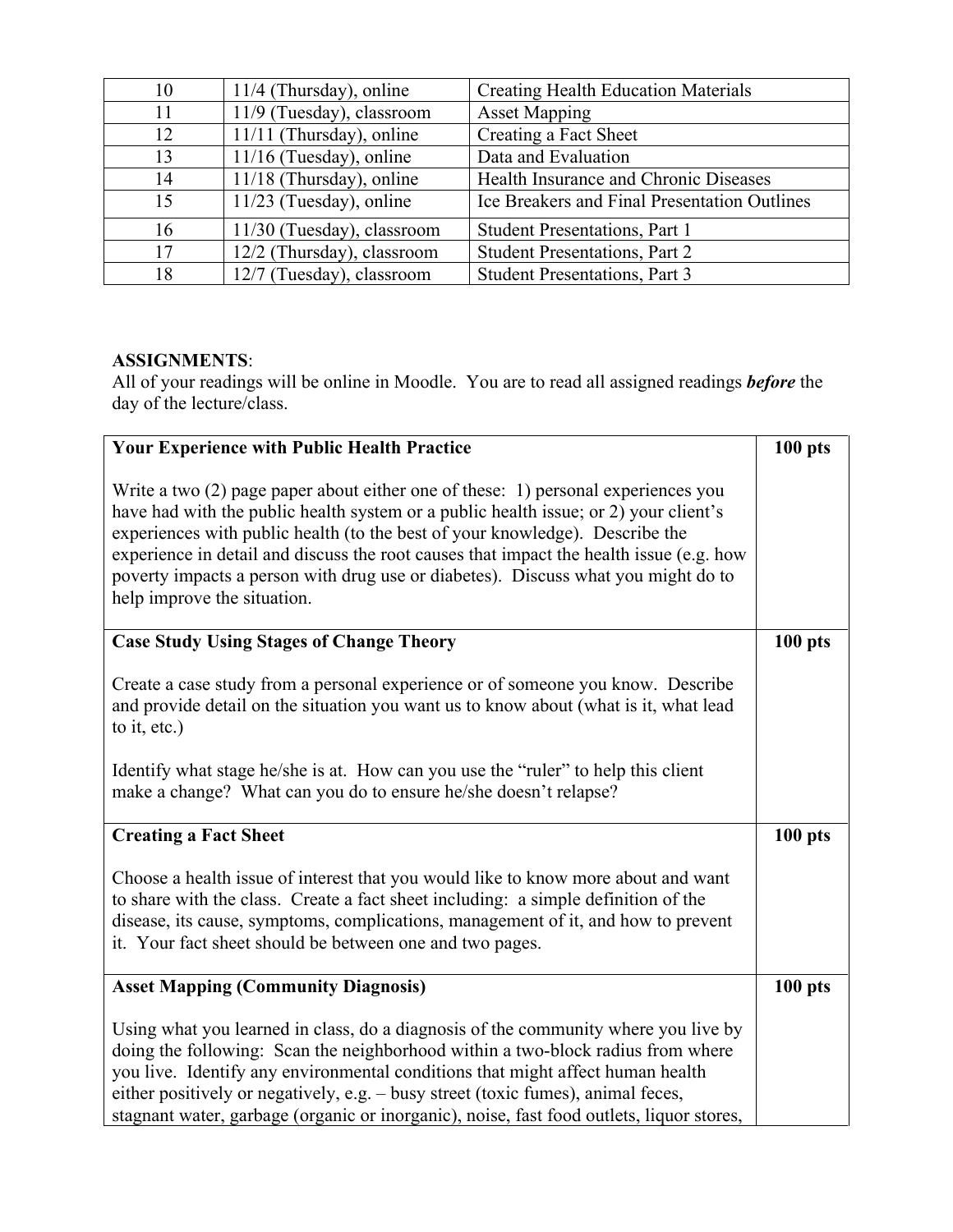| farmers markets, trees, parks, unhealthy housing. Draw the area and mark the<br>geographic boundaries and characteristics of neighborhood. List the areas on your<br>map that could have an effect on human health (negatively or positively). Use no<br>more than one page for your map and the description of your research and findings.                             |            |  |
|-------------------------------------------------------------------------------------------------------------------------------------------------------------------------------------------------------------------------------------------------------------------------------------------------------------------------------------------------------------------------|------------|--|
| Naming the Issue: Creating a Code                                                                                                                                                                                                                                                                                                                                       |            |  |
| Following the guidelines for creating a code found in your CAM reading; choose an<br>issue you feel is important that affects people living in your community. Design a<br>"code," a way to get people to talk about the issue. Be as creative as you can, and<br>remember that you want to get people interested without using words to describe<br>what the issue is. |            |  |
| 10 minutes each<br><b>Final Presentation</b>                                                                                                                                                                                                                                                                                                                            |            |  |
| Case Study Final: Review topics discussed during semester and select 5<br>topics where you have applied what you've learned.<br>Think about the following and present: the topic, how you applied it or plan<br>$\bullet$<br>to apply it, how effective it was, what challenges you encountered and how<br>you dealt with them, what you would do differently.          |            |  |
| <b>Class Participation/Attendance</b>                                                                                                                                                                                                                                                                                                                                   |            |  |
| <b>TOTAL</b>                                                                                                                                                                                                                                                                                                                                                            | $1000$ pts |  |

**GRADING: A: 900 – 1,000 points B: 800 – 899 C: 700 – 799 D: 600 – 699 F: 599 and under**

# **ATTENDANCE POLICIES AND STUDENT RESPONSIBILITIES**

**1.** A student is expected to attend all classes. An informed absence will allow for a makeup exam or assignment, if needed. Informed absence means that you make specific arrangements with the instructor before class begins on that class date for special circumstances. **A non-informed absence will not.** 

According to the Health Education Department policy, a student with more than 3 absences for a once-a-week class can receive an "F" grade, regardless of accumulated points.

**2.** Arrive to class on time. In addition to being disruptive to the instructor, tardiness is rude to your classmates. At the beginning of each class, the instructor will pass out the attendance sheet. Please remember to sign-in (signatures only) on the attendance sheet.